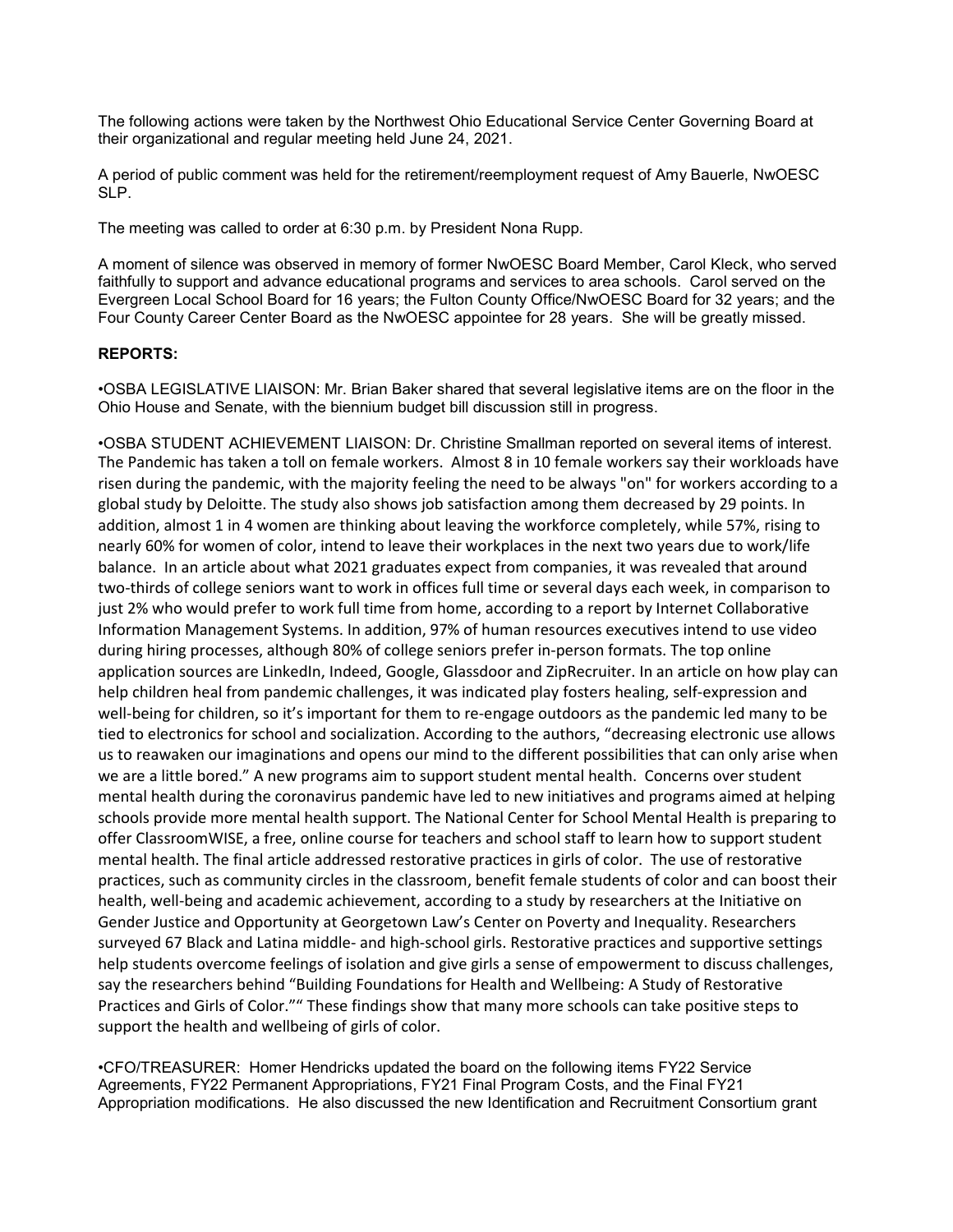through OMEC. Mr. Hendricks shared that the business office will begin using the Unified Talent Records portal to distribute wage notifications and calendars online along with new employee paperwork. They are also prepared to work with staff who need assistance using the portal. He also provided an update on the EANS program with non-public schools as training will take place soon and then we will begin working on spending their funds.

•DIRECTOR OF SPECIAL EDUCATION: Jill Gilliland shared that Supervisors have done a wonderful job of hiring new team members who will join us for the 2021-22 school year. Beth Lewis, Kayleigh Ciepiela, and Melissa Sears successfully filled 99 out of 110 available ECE slots this year. Multiple approaches were utilized in order to make this happen, including phone calls, mailings, and emails to parents of every age eligible child in our programs. CPI certifications have not expired throughout the pandemic, even though we were not able to provide training due to a grace period. Staff members can recertify this year. Our training team, Steve Hasting, Jill Fouts, and Kelly Groll, will be providing training in districts and at the ESC starting in the fall.

•DIRECTOR OF CURRICULUM, INSTRUCTION, & PROFESSIONAL DEVELOPMENT: Josh Clark reported that Summer Honors Academy was held on June 9 at Archbold Elementary School. Students from around the four county area had the opportunity to come together to learn and have fun. He also reported that PD Palooza is scheduled for the afternoon of August 10. Wes Kieschnick will be the keynote speaker, and food trucks will be available for attendees. Lastly, Mr. Clark stated that the 2021-2022 professional development brochure is beginning to take shape, and he is excited about next year's professional development opportunities

•DIRECTOR OF TECHNOLOGY & OPERATIONS: Chad Rex highlighted the technology work being completed to close out the school year and prepare for the upcoming year. Corey Todd moved the IEC Opportunity School and Suspension Center technology back out to the modular unit and set everything up in preparation for the next school year. Mr. Todd has completed the summer cleanup process on all IEC and Wauseon MD program student computers. Processing the technology needs of outgoing and incoming staff is a prominent activity in the technology department during this time of year. Mr. Rex is also working on the annual requisitions for renewals and beginning of the year technology needs. The organization of and work toward the new staff orientation video project has been a focus this month. Video presentations are being compiled and sent to Public SchoolWorks for development into a small orientation course for new employees. Mr. Rex also shared several updates, activities and accomplishments of the operations department as well. The solar array project is waiting for engineering plan revisions and permits to be finalized. Materials will be delivered over the next week or two and construction should begin in July. The connection, startup and commissioning of the solar array is planned for late August. Larry Davis conducted a final lighting walk through with Dynamix. We have signed off on the lighting piece of the overall project. The software company made their initial contact with us to begin the planning process for the room scheduling software that will integrate with the building automation system. Mr. Rex explained that the team will now begin learning about the program and planning the work flows. Mr. Rex noted that room scheduling and usage has increased dramatically over the last month which has increased the activity in room setups and cleaning needs. Mr. Rex also shared that the IEC ducts were cleaned out by the contractor. Photos were taken by the company to show the amazing before and after. This will have a positive impact on the air quality and cleanliness of the school building. Larry Davis and Chuck Lero have been working on cleaning carpets with our new carpet extractors which are proving to be more cost-efficient and provide the flexibility of scheduling spaces around staff schedules. The new battery-operated, small space floor scrubbers arrived and will be utilized immediately for bathrooms, work rooms, foyers and IEC classrooms. Other updates shared were that the ESC main office parking lot was crack sealed and striped and that Trigen Mechanical has serviced the main office chillers. Numerous repairs on the chillers were needed and have been completed.

•Approved the following items under the consent agenda format:

•Minutes from the regular board meeting held May 25, 2021.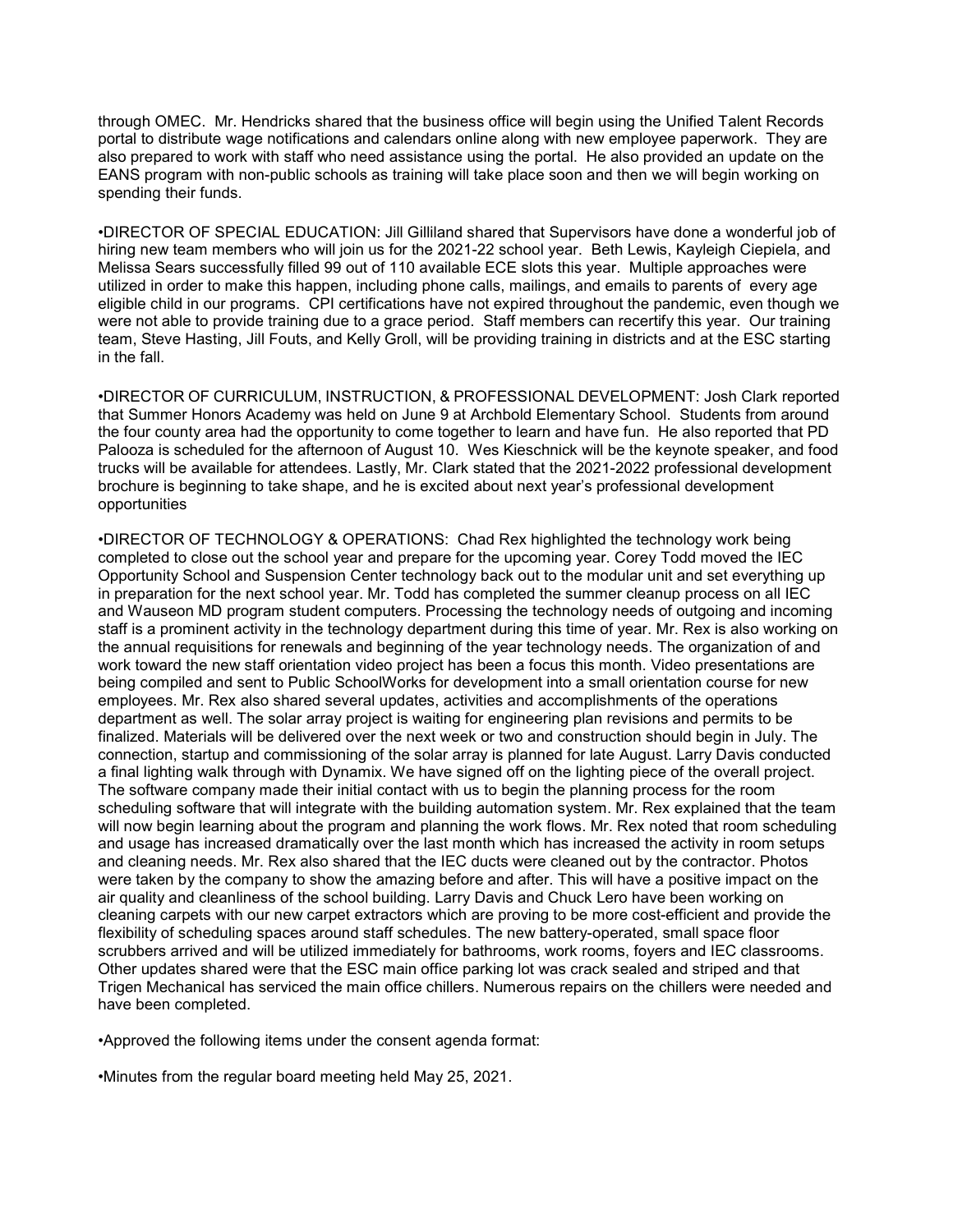## •FINANCIAL TRANSACTIONS

### •DONATIONS

-First Presbyterian Church-Findlay to the Migrant Health Fair Fund (019-9000) - \$6,000.00

### •AGREEMENTS

-NwOCA to provide to NwOESC, NOVA Services for the period of 8/1/21-7/31/22.

-NwOCA to provide to NwOESC, On-Site Technical (Rent-A-Tech) Services for the period of 7/1/21- 6/30/22.

-Ohio Coalition for the Education of Children with Disabilities to provide to NwOESC, Annual Membership for the period of 7/1/21-6/30/22.

-Ohio Coalition for the Equity and Adequacy of School Funding to provide to NwOESC, Annual Membership for the period of 7/1/21-6/30/22.

-NwOESC to provide to Elmwood Local Schools, Visual Impairment (VI) Services, for the period of 8/15/21- 6/15/22.

-NwOESC to provide to Rossford Exempted Village Schools, Visual Impairment (VI) Services, for the period of 8/15/21-6/15/22.

-NwOESC to provide to Williams County Board of Development Disabilities, Summer Enrichment Program for the period of 6/5/21-7/31/21.

#### •LEAVES

FMLA and Disability

### •RESIGNATIONS

 Bly, Lexi, Paraprofessional, effective 8/1/2021 Boyd, Tammie, Intervention Specialist, effective 7/31/2021 Harris, Melanie, Paraprofessional, effective 7/31/2021 Harrison, Angela, Paraprofessional, effective 7/30/2021 Hyland, Patricia, School Psychologist, effective 6/17/2021 Jimenez, Kathryn, Education Consultant, effective 8/1/2021 Koppenhofer, Meghan, Paraprofessional, effective 7/31/2021 Lawniczak, Sara, Paraprofessional, effective 8/1/2021 Lederer, Karley, Intervention Specialist, effective 8/22/2021 Prigge Kaela, Intervention Specialist, effective 8/20/2021 Soltis, Jessica, Special Education Supervisor, effective 6/30/2021

# •EMPLOYMENT RECOMMENDATIONS

# CONTRACTS

## Certified Administrative

| Name            | <b>Contract</b> | Length             |
|-----------------|-----------------|--------------------|
| Ensign, Ashley  | ADM-1 Yr        | 8/1/2021-6/30/2022 |
| Merillat, Troy  | ADM-1 Yr        | 8/1/2021-6/30/2022 |
| Soltis, Jessica | ADM-3 Yr        | 7/1/2021-6/30/2024 |

## Certified Limited

| Name             | <b>Contract</b> | Length             |
|------------------|-----------------|--------------------|
| Cramer, Danielle | CERT-1 Yr       | 8/1/2021-7/31/2022 |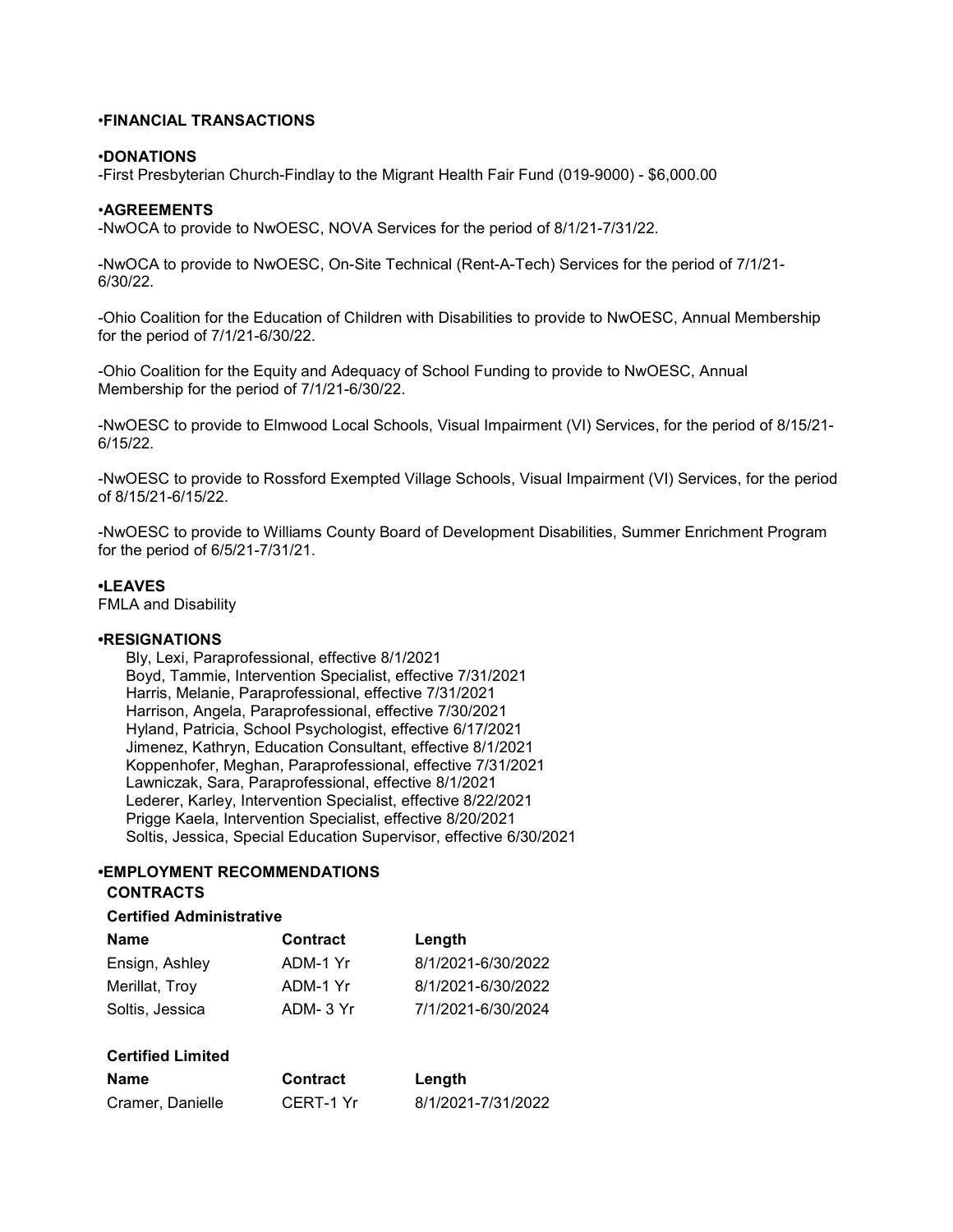| Fogt, Sara       | <b>CERT-1 Yr</b> | 8/1/2021-7/31/2022 |
|------------------|------------------|--------------------|
| Foltz, Martha    | CERT-1 Yr        | 8/1/2021-7/31/2022 |
| Goodman, Kathryn | CERT-1Yr         | 8/1/2021-7/31/2022 |
| Johanns, Becca   | CERT-1 Yr        | 8/1/2021-7/31/2022 |
| Kovnesky, Jill   | CERT-1 Yr        | 8/1/2021-7/31/2022 |
| Kerr, Melissa    | CERT-1 Yr        | 8/1/2021-6/30/2022 |
| Kuhlman, Madelyn | CERT-1 Yr        | 8/1/2021-7/31/2022 |

# Classified Limited

| <b>Name</b>          | <b>Contract</b> | Length                  |
|----------------------|-----------------|-------------------------|
| Barranco, Corina     | CLASS-1Yr       | 6/7/2021-<br>10/31/2021 |
| Bidlack, Melissa     | CLASS-1Yr       | 8/1/2021-7/31/2022      |
| Ciepiela, Kayleigh   | CLASS-1Yr       | 7/1/2021-8/27/2021      |
| Deitrick, Meghan     | CLASS-1Yr       | 8/1/2021-7/31/2022      |
| Grant, Andrea        | CLASS-1Yr       | 8/1/2021-7/31/2022      |
| Koppenhofer, Megan   | CLASS-2Yr       | 8/1/2021-7/31/2023      |
| Mueller, Lisa        | CLASS- 1Yr      | 8/1/2021-7-31/2022      |
| Nusbaum, Nicholas    | CLASS-1Yr       | 8/1/2021-7/31/2022      |
| Rice, Valerie        | CLASS- 1Yr      | 8/1/2021-7/31/2022      |
| Schmucker, Elizabeth | CLASS-1Yr       | 8/1/2021-7/31/2022      |
| Sensenig, Julie      | CLASS-1 Yr      | 8/1/2021-7/31/2022      |
| Silecchia, Jessica   | CLASS- 1Yr      | 8/1/2021-7/31/2022      |

# Certified Extended School Year

| Name            | <b>Contract</b> | Length             |
|-----------------|-----------------|--------------------|
| Corron, Robyn   | CERT-1 Yr       | 6/1/2021-8/14/2021 |
| Ranzau, Christi | CERT-1 Yr       | 6/1/2021-8/20/2021 |

# Classified Extended School Year

| Name           | <b>Contract</b> | Length             |
|----------------|-----------------|--------------------|
| Sturgell, Lisa | CLASS-1 Yr      | 6/1/2021-8/14/2021 |

# Certified Supplemental

| Fouts, Jill      |           | CPI-Trainer-1 Yr 7/1/2021-6/30/2022 |
|------------------|-----------|-------------------------------------|
| Hastings, Steven |           | CPI-Trainer-1 Yr 7/1/2021-6/30/2022 |
| Volkert, Michael |           | CPI-Trainer-1 Yr 7/1/2021-6/30/2022 |
| Olmstead, Patty  | LPDC-1 Yr | 9/1/2021-6/30/2022                  |
| Sidle, Shanna    | LPDC-1 Yr | 9/1/2021-6/30/2022                  |

# Classified Supplemental

| Groll, Kelly | CPI-Trainer-1 Yr 7/1/2021-6/30/2022 |
|--------------|-------------------------------------|
|              |                                     |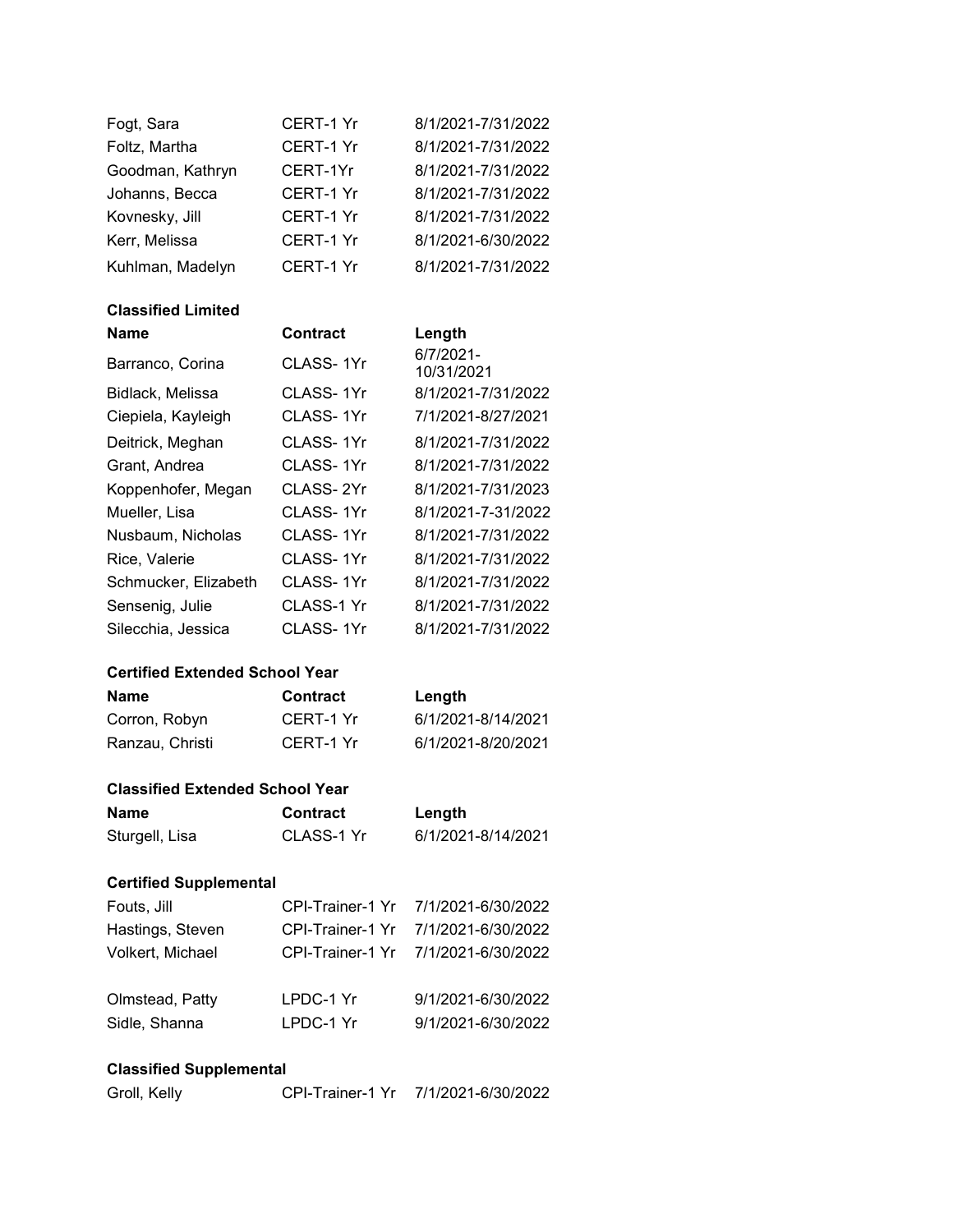### 21st Century Site Coordinators

Defiance Middle School – Sandra Fackler

Holgate High School – Karen Thomas

Patrick Henry Elementary – Bryan Hieber, Kathy Sonnenberg

Pike-Delta-York Elementary – Ellen Bernal

Swanton Middle School – Amanda Carrizales, Julie LaPoint

Wauseon Middle School – Stacy Beaverson, Amy Kreiner, Brenda Robison

### 21<sup>st</sup> Century Teachers

Defiance Middle School – Mackenzie Blue, Cynthia Cereghin, Jennifer Long, Edward Miller, Amanda Rettig, Brier Stabler

Holgate High School – Catherine Buchholz, Daniel Buchhop, Julie Casillas, Michelle Hohenberger, Timothy McGhee, Beth Peck, Shanna Sidle, Sarah Wenzinger, Christine Yenser

Patrick Henry Elementary – Tina Altman, Kaylee Botjer, Rylee Bower, Taylor Gerken, Beth Hoops, Amy Kirkendall, Lisa Kleman, Rebecca Leonard, Tabitha Maas, Karen Phillips, Angela Schroeder, Cheryl Shively, Cristin Sunderman, Taylor Ziegler

Pike-Delta-York Elementary – Kirsten Mignin, Lisa Schmude

Swanton Middle School – Brooke Chinni, Kersten Davis, Kimberly Kahl, Julie LaPoint, Ariel Ohlemacher, Leigh Pancoast, Mark Philippi, Jennifer Schmidt, Dakota Ulrich

Wauseon Middle School – Amy Boyers, William Friess, Amber Fryzel, Kevin Kreiner, Catherine Lemley, Katie Miller, Ashley Oyer, Sheila Vernot, Christine Zirkle

## 21<sup>st</sup> Century Program Assistant

Defiance Middle School – Stephanie Holbrook

Holgate High School – Anne Healy

Patrick Henry Elementary – Jackie Bower

Pike-Delta-York Elementary – Angelina Barnes, Susan Starr

Swanton Middle School – Deborah Mangas, Dawn Sullivan

Wauseon Middle School – Susan Coll, Gwendolyn Wills

### 21st Century Specialized Education Assistants

Pike-Delta-York Elementary – Brenda McCullough, Dana Meiring, Susan Starr

## Substitute Paraprofessionals

Elsa Alencastro, Jeri Beaverson, Karen Breece, Megan Carpenter, Drena Doseck, Jodi Frank, Carissa Fritch, Janet Grieser, Michelle Hoffman, Sally Hogrefe, Randy Luke, Cynthia Pawlaczyk, Sherry Penrod, Martha Ringenberg, Bridget Slattman, Susan Stalter, Cheryl Tresnan-Reighard, Paula Volkman, Heather Voyer, Christine Wood

## Substitute Teachers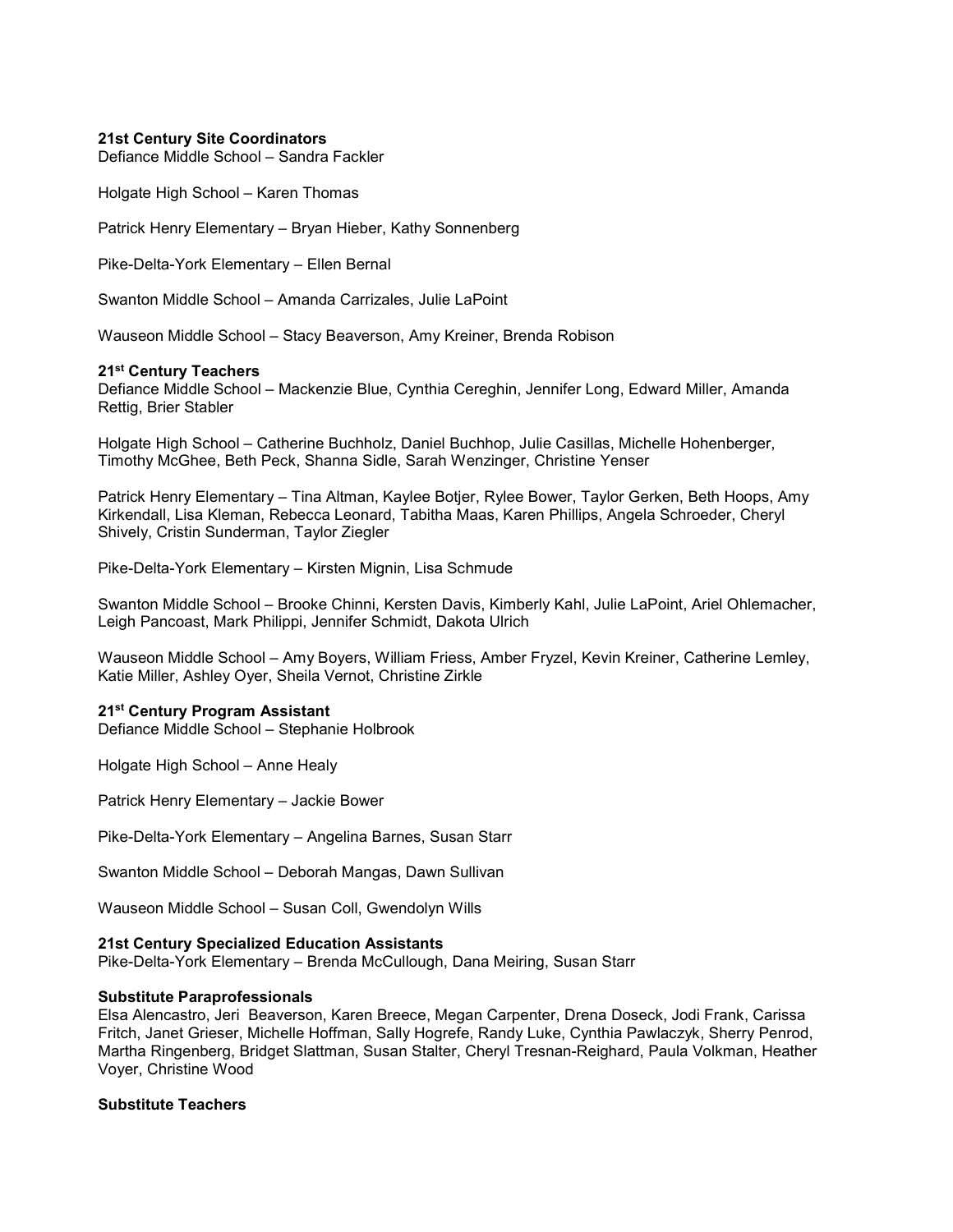Jannette Adkins, Susan Beck, Heather Blanchard, William Blystone, Cherish Bradford, Bruce Brown, Karen Burns, Katrina Burt, Joseph Carone, Karen Chamberlin, Ronald Cody, Nicole Demaray, Drena Doseck, John Downey, Cherie Dupler, Corinne Ehrhart, Diane Elchinger, Katelyn Eldridge, Tammy Elling, Lisa Frame, Mary Garman, Daniel Garrison, Kamry Gray, Janet Grieser, Charles Hess, Michelle Hoffman, Leslie Jessing, Jeffrey Keim, Kim Kern, Christopher Kirkum, Deb Langenderfer, Char Lee, Christine Long, Randy Luke, Carol McInerney, Cathy Moll, Debbie Nixon, Sharon Nolin Taylor, Michelle Oxender, Tracy Papenhagen, Steven Pieracini, Joseph Repka, Stacie Schroeder, Howard Shininger, Bridget Slattman, Susan E. Smith, Susan Stalter, Paul Stoll, Gabriela Torre de Vizuet, Cheryl Tresnan-Reighard, Loren Velez, Heather Voyer, Shirley Wagner, Melissa Warncke, Susan Wines, Brandy Worthington, Janet Wyse, Roseanna Wyse, Breeanne York, Lisa Youngker, Carly Zeiter

## Student Teachers/Interns/Volunteers

Snow, Natalie, Methods Placement as a BGSU Student, Fall Semester, 2021 Placed with Brooke Varble Snow, Natalie, Student Teaching as a BGSU Student, Spring Semester, 2022 Placed with Brooke Varble

•Approved an Educational Affiliation Agreement with the University of Toledo for a period beginning 08/9/2021 and extending through 06/03/2022 as part of an educational experience/extern program for a UT graduate student in the School Psychology Program – Jacob McClellan. Per agreement, 20 hours per week for 46 weeks.

•Approved the payment of the 2021-22 Interstate Migrant Education Council annual participation fee to the Council of Chief State School Officers as fiscal agent with Title I-C migrant grant funds.

•Accepted the quote from Ohio School Plan for property, liability, and automotive insurance coverage for the period 7/1/21-6/30/22.

•Approved the FY22 appropriation measure for general funds as listed with carryover of current year encumbrances to arrive at the expendable budget amounts, and all other funds (special cost centers of 9000 and higher) with encumbrances also to be carried forward with their ending cash balances and appropriations into the new fiscal year. (List will be distributed at the Board meeting-Actual amounts will be included in minutes for historical reference).

•Approved transfer from the General Fund (001-0000) to the Building Maintenance Fund (001-9090) for fiscal year 2022. NBEC/NWOCA will be invoiced the identical amount for the fund with the combined resources allocated to pay all regular maintenance/custodial expenses in said fiscal year. Expenses will be reviewed prior to the end of the fiscal year to insure a positive fund balance.

•Approved a motion for Northwest Ohio ESC's membership in the cooperative purchasing programs of the Ohio Schools Council for FY22.

•Approved a purchase of transmitter, receiver, hearing aids, and other amplification equipment from Sonova USA-Phonak with general funds.

## INFORMATION/DISCUSSION ITEMS:

-Review 'draft' copies of the following NwOESC handbooks for 2021-22:

- Certified Staff Handbook
- **Classified Staff Handbook**
- Preschool Parent Handbook
- IEC Parent/Student Handbook
- Northwest Ohio Opportunity School Parent Handbook/Student Handbook
- 21st Century Staff Handbook
- 21<sup>st</sup> Century Parent/Student Handbook (Sample)
- **LPDC Handbook**
- Bus/Van Driver Handbook